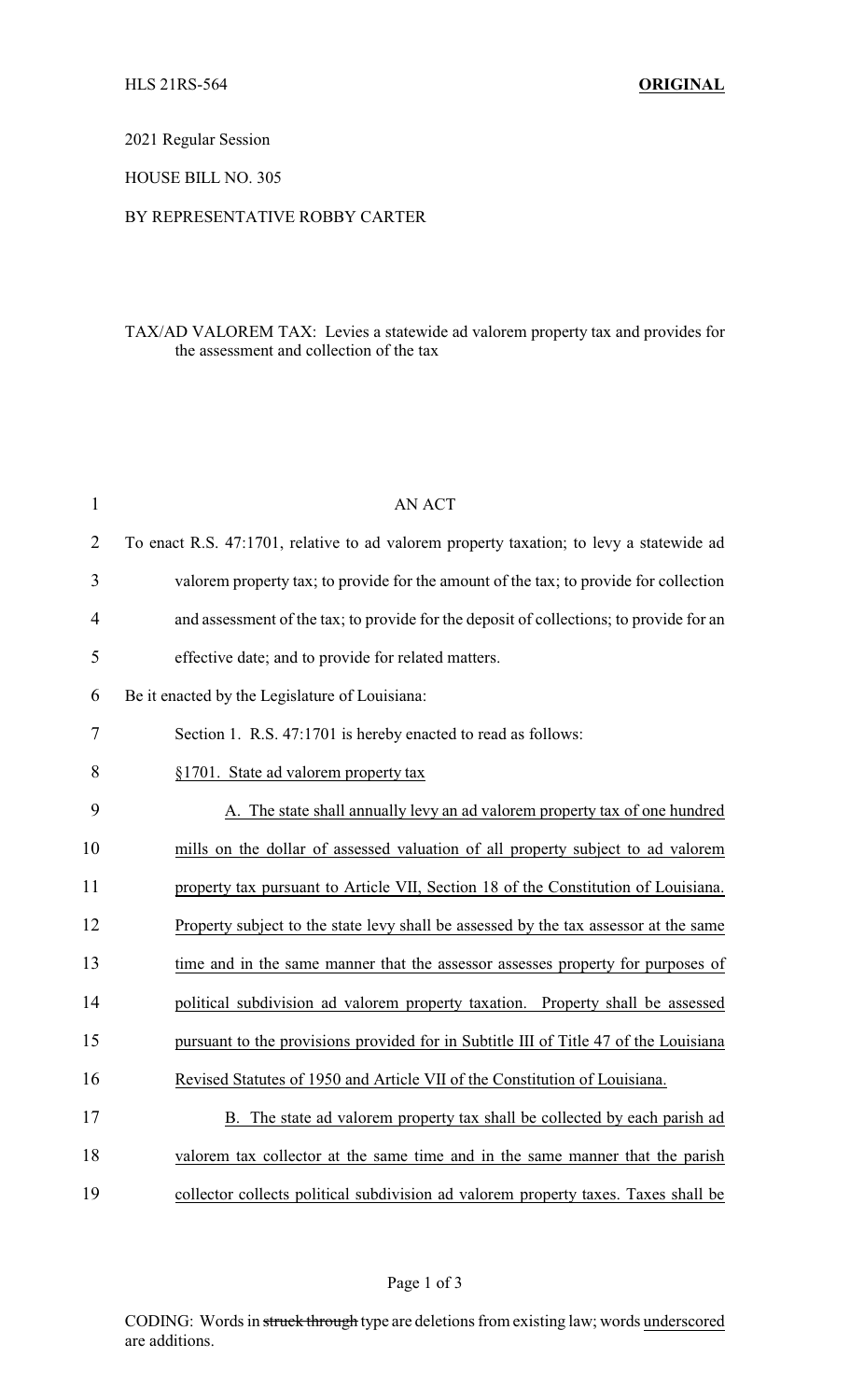| 1              | collected pursuant to the provisions provided for in Subtitle III of Title 47 of the    |
|----------------|-----------------------------------------------------------------------------------------|
| $\overline{2}$ | Louisiana Revised Statutes of 1950 and Article VII of the Constitution of Louisiana.    |
| 3              | C. The collectors shall remit the taxes levied pursuant to this Section to the          |
| 4              | Department of Revenue which shall forward the money upon receipt to the state           |
| 5              | treasurer, who after compliance with the requirements of Article VII, Section 9(B)      |
| 6              | of the Constitution of Louisiana relative to the Bond Security and Redemption Fund,     |
| 7              | shall deposit the money into the state general fund.                                    |
| 8              | Section 2. This Act shall take effect and become operative on January 1, 2022, if the   |
| 9              | proposed amendment of Article VII of the Constitution of Louisiana contained in the Act |
| 10             | which originated as House Bill No. of this 2021 Regular Session of the Legislature is   |
| 11             | adopted at a statewide election and becomes effective.                                  |
|                |                                                                                         |

## DIGEST

The digest printed below was prepared by House Legislative Services. It constitutes no part of the legislative instrument. The keyword, one-liner, abstract, and digest do not constitute part of the law or proof or indicia of legislative intent. [R.S. 1:13(B) and 24:177(E)]

| HB 305 Original | 2021 Regular Session | <b>Robby Carter</b> |
|-----------------|----------------------|---------------------|
|                 |                      |                     |

**Abstract:** Levies a state ad valorem property tax of 100 mills on the dollar of assessed valuation and provides for the assessment and collection of the tax.

Present constitution and present law authorizes political subdivisions to levy annual ad valorem property taxes.

Proposed law levies a state ad valorem property tax of 100 mills on the dollar of assessed valuation of property currently subject to ad valorem property tax pursuant to present constitution (Article 7, Section 18 of the Constitution of La.).

Present law provides all property subject to ad valorem taxation shall be reassessed every four years.

Present law provides that each tax assessor shall deliver the tax roll for the year in which taxes are due to the collector by Nov. 15. Further provides property taxes are due upon the receipt of the tax rolls by the collector and shall be paid on or before Dec. 31.

Present law provides that upon receipt of the tax rolls, the tax collector shall use reasonable efforts to send each taxpayer notice that taxes are due. The notice shall include the total amount of taxes due, the ward in which the property is located, and the number of the assessment.

Proposed law retains present law and provides the state ad valorem property tax shall be assessed and collected at the same time and in the same manner as political subdivision ad valorem property tax is assessed and collected.